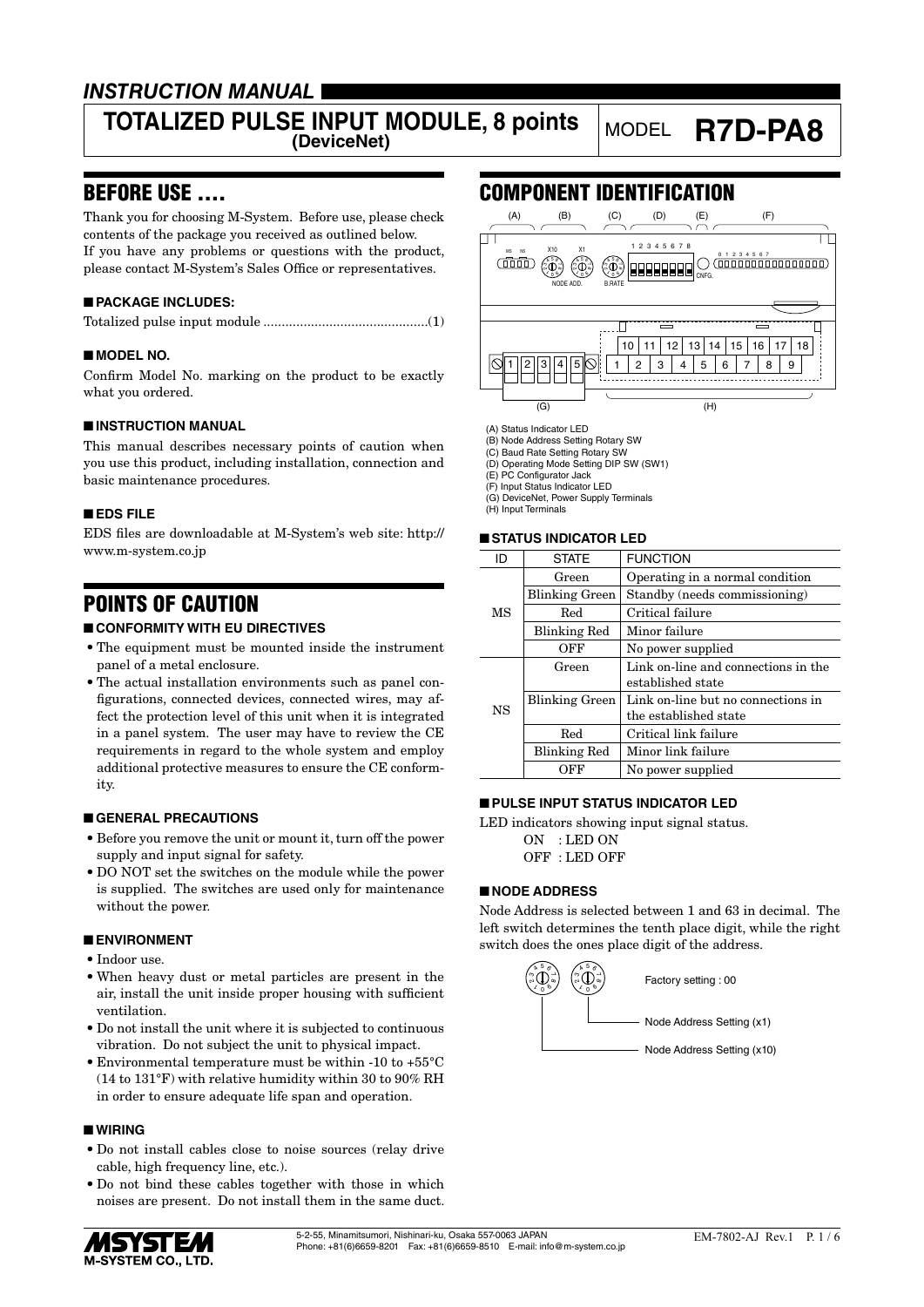16 17 18 PI5 PI6 PI7

 $\begin{array}{c|c} 7 & 8 & 9 \\ \hline C5 & C6 & \end{array}$ 

■ **INPUT TERMINAL ASSIGNMENT**

 $\begin{array}{|c|c|c|}\n\hline\n12 & 13 \\
\hline\n\blacksquare & \blacksquare & \blacksquare\n\end{array}$  $\frac{3}{1}$   $\frac{4}{1}$   $\frac{4}{1}$   $\frac{2}{2}$ 

11 PI0

■ **EXTENSION MODULE**

10 <sup>2</sup>  $V +$  $V \mid$  C0 14

 $P12$ 

 $N$ O. ID FUNCTION  $N$ O. ID FUNCTION 1 | V– | Power (–)  $|10|$  V+ | Power (+)  $2 | CO | Common | 11 | PIO | Input 0$  $3 \mid$  C1 | Common | 12 | PI1 | Input 1  $4 \mid C2 \mid$  Common  $13 \mid P12 \mid$  Input 2 5 C3 Common 14 PI3 Input 3 6 C4 Common 15 PI4 Input 4 7 C5 Common 16 PI5 Input 5 8 C6 Common 17 PI6 Input 6 9 | C7 | Common | 18 | PI7 | Input 7

Combinations with all extension modules are selectable.

3 |4 |5 |6 |7 |8 |9<br>C1 | C2 | C3 | C4 | C5 | C6 | C7 . .<br>PI3 15 PI4

### ■ **BAUD RATE**

1<sub>0</sub> 5  $\bigoplus_{\alpha=0}^{\infty}$ ო  $\sigma$ 

Baud Rate is selected with the rotary switch.

- Baud Rate Setting 0 : 125 kbps (factory setting) 1 : 250 kbps 2 : 500 kbps 3 thr. 9 : Auto-tracking

The R7D communicates in the baud rate setting detected at the startup with the switch set to the positions 0 (125 kbps), 1 (250 kbps) or 2 (500 kbps).

For the settings 3 through 9, it analyzes the PLC' s network to determine the baud rate on the network.

### ■ **OPERATING MODE**

### **• Extension (SW1-1, 1-2)**

| SW1-1 | SW1-2 | <b>EXTENSION</b>                |
|-------|-------|---------------------------------|
| OFF   | OFF   | No extension $(*)$              |
| ON    | OFF   | Discrete input, 8 or 16 points  |
| OFF   | ON    | Discrete output, 8 or 16 points |

(\*) Factory setting

Note: Be sure to set unused SW1-3 through 1-8 to OFF.

#### ■ **DeviceNet TERMINAL ASSIGNMENT**



| NO. |       | <b>FUNCTION, NOTES</b>   |
|-----|-------|--------------------------|
|     | V+    | Network power supply +   |
| 9   | CAN H | Network data High        |
| 3   | Drain | Shield                   |
|     | CAN L | Network data Low         |
| 5   |       | Network power supply $-$ |
|     |       |                          |

### PC CONFIGURATOR

With configurator software, settings shown below are available. Refer to the software manual of R7CON for detailed operation.

#### ■ **INTERFACE MODULE SETTING**

| PARAMETER             | AVAILABLE RANGE                                 | DEFAULT SETTING |
|-----------------------|-------------------------------------------------|-----------------|
| Communication Timeout | $0.0 - 3276.7$ (sec.)                           | $1.0$ (sec.)    |
| Status Data           | ON: Disable                                     | OFF: Enable     |
|                       | OFF: Enable                                     |                 |
| Serial ID             | English one-byte characters within 8 characters |                 |

#### ■ **CHANNEL INDIVIDUAL SETTING**

| <b>PARAMETER</b> | AVAILABLE RANGE    | DEFAULT SETTING |
|------------------|--------------------|-----------------|
| Max              | $000 - 4294967295$ | 9 999 999       |
| Carry            | 0.1                |                 |
| Preset           | $0 - 4294967295$   |                 |

### ■ **EXTENSION MODULE SETTING**

| <b>PARAMETER</b>  | <b>AVAILABLE RANGE</b> | DEFAULT SETTING |
|-------------------|------------------------|-----------------|
| Output Hold/Clear | Output Hold            | Output Hold     |
|                   | Output Clear           |                 |

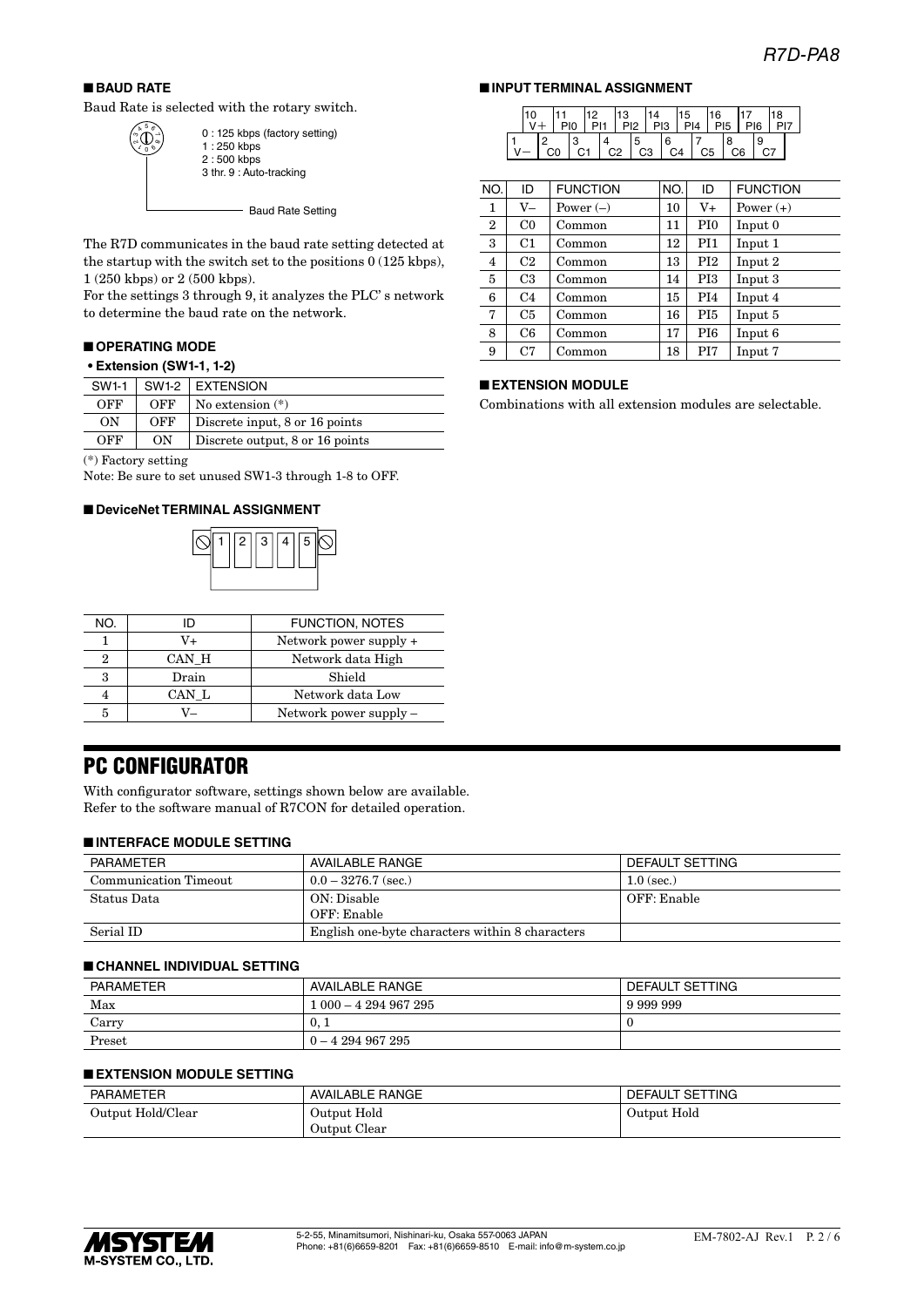### TERMINAL CONNECTIONS

Connect the unit as in the diagram below.

### ■ **EXTERNAL DIMENSIONS unit: mm (inch)**



### ■ **CONNECTION DIAGRAM**



#### ■ **Input Connection Examples**



**Voltage Pulse Input**



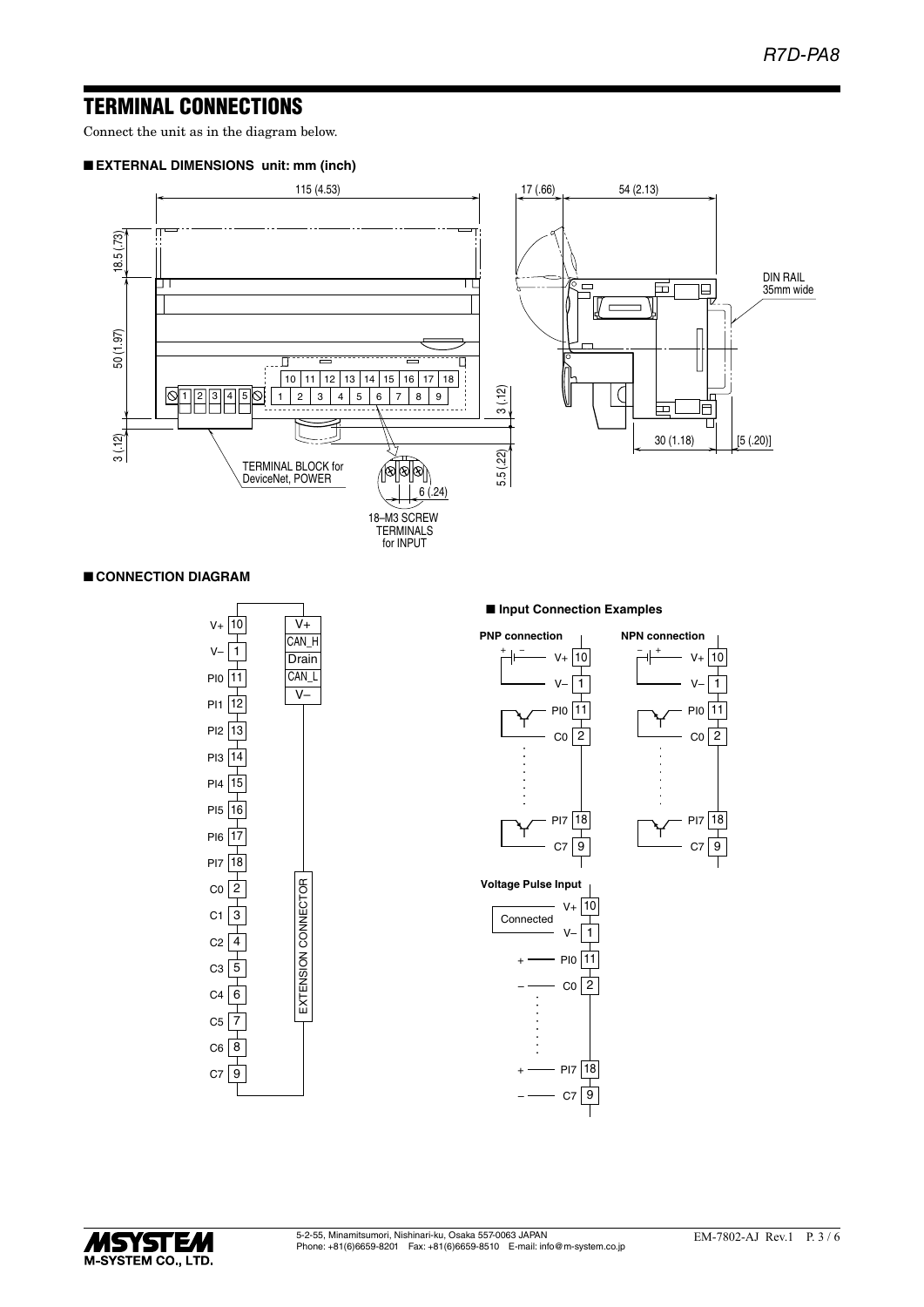## DATA ACQUISITION & SETTING

The table below shows data allocation of R7D-PA8. Parameter preset and other settings are available with command setting of R7D-PA8. Set the commands according to the procedure explained next.

Parameter of each channel is two-word integer not signed. Make sure that data is written or read in a two-word unit.

When overflowing, the value to which response can be set is "0" or "1". The maximum range available is 1000 to 4294967295. (Factory setting: 9999999)

Parameters may be preset to a value between the overflow response value and the maximum value.

|            | <b>OUTPUT DATA</b><br>15                                                                                                                                                                                                                                                       | 0               |
|------------|--------------------------------------------------------------------------------------------------------------------------------------------------------------------------------------------------------------------------------------------------------------------------------|-----------------|
| Begin $+0$ | Data to write (upper)                                                                                                                                                                                                                                                          | CH <sub>0</sub> |
| $+1$       | Data to write (lower)                                                                                                                                                                                                                                                          | CH <sub>0</sub> |
| $+2$       | Data to write (upper)                                                                                                                                                                                                                                                          | CH <sub>1</sub> |
| $+3$       | Data to write (lower)                                                                                                                                                                                                                                                          | CH <sub>1</sub> |
| $+4$       | Data to write (upper)                                                                                                                                                                                                                                                          | CH <sub>2</sub> |
| $+5$       | Data to write (lower)                                                                                                                                                                                                                                                          | CH <sub>2</sub> |
| $+6$       | Data to write (upper)                                                                                                                                                                                                                                                          | CH <sub>3</sub> |
| $+7$       | Data to write (lower)                                                                                                                                                                                                                                                          | CH <sub>3</sub> |
| $+8$       | Data to write (upper)                                                                                                                                                                                                                                                          | CH <sub>4</sub> |
| $+9$       | Data to write (lower)                                                                                                                                                                                                                                                          | CH <sub>4</sub> |
| $+10$      | Data to write (upper)                                                                                                                                                                                                                                                          | CH <sub>5</sub> |
| $+11$      | Data to write (lower)                                                                                                                                                                                                                                                          | CH <sub>5</sub> |
| $+12$      | Data to write (upper)                                                                                                                                                                                                                                                          | CH <sub>6</sub> |
| $+13$      | Data to write (lower)                                                                                                                                                                                                                                                          | CH <sub>6</sub> |
| $+14$      | Data to write (upper)                                                                                                                                                                                                                                                          | CH <sub>7</sub> |
| $+15$      | Data to write (lower)                                                                                                                                                                                                                                                          | CH <sub>7</sub> |
| $+16$      | Command setting<br>Command address<br>CH0: Bit 0, 1<br>CH1: Bit 2, 3<br>CH2: Bit 4, 5<br>CH3: Bit 6, 7<br>CH4: Bit 8, 9<br>CH5: Bit 10, 11<br>CH6: Bit 12, 13<br>CH7: Bit 14, 15<br>Command<br>00: Read data<br>01: Preset<br>10: Overflow response value<br>11: Maximum value |                 |
| $+17$      |                                                                                                                                                                                                                                                                                |                 |
| $+18$      | Extension discrete output data                                                                                                                                                                                                                                                 |                 |
|            |                                                                                                                                                                                                                                                                                |                 |

| <b>OUTPUT DATA</b> | 0               |                             | <b>INPUT DATA</b><br>15       | 0               |
|--------------------|-----------------|-----------------------------|-------------------------------|-----------------|
| (upper)            | CH <sub>0</sub> | Begin $+0$                  | Data to read (upper)          | CH <sub>0</sub> |
| (lower)            | CH <sub>0</sub> | +1                          | Data to read (lower)          | CH <sub>0</sub> |
| (upper)            | CH <sub>1</sub> | $+2$                        | Data to read (upper)          | CH <sub>1</sub> |
| (lower)            | CH <sub>1</sub> | $+3$                        | Data to read (lower)          | CH <sub>1</sub> |
| (upper)            | CH <sub>2</sub> | $+4$                        | Data to read (upper)          | CH <sub>2</sub> |
| (lower)            | CH <sub>2</sub> | $+5$                        | Data to read (lower)          | CH <sub>2</sub> |
| (upper)            | CH <sub>3</sub> | $+6$                        | Data to read (upper)          | CH <sub>3</sub> |
| (lower)            | CH <sub>3</sub> | $+7$                        | Data to read (lower)          | CH <sub>3</sub> |
| (upper)            | CH <sub>4</sub> | $+8$                        | Data to read (upper)          | CH <sub>4</sub> |
| (lower)            | CH <sub>4</sub> | $+9$                        | Data to read (lower)          | CH <sub>4</sub> |
| (upper)            | CH <sub>5</sub> | $+10$                       | Data to read (upper)          | CH <sub>5</sub> |
| (lower)            | CH <sub>5</sub> | $+11$                       | Data to read (lower)          | CH <sub>5</sub> |
| (upper)            | CH <sub>6</sub> | $+12$                       | Data to read (upper)          | CH <sub>6</sub> |
| (lower)            | CH <sub>6</sub> | $+13$                       | Data to read (lower)          | CH <sub>6</sub> |
| (upper)            | CH <sub>7</sub> | $+14$                       | Data to read (upper)          | CH <sub>7</sub> |
| (lower)            | CH <sub>7</sub> | $+15$                       | Data to read (lower)          | CH <sub>7</sub> |
| etting             |                 | $+16$                       | Command setting               |                 |
| address            |                 |                             | • Command address             |                 |
| , 1                |                 |                             | CH0: Bit 0, 1                 |                 |
| , 3                |                 |                             | CH1: Bit 2, 3                 |                 |
| , 5                |                 |                             | CH2: Bit 4, 5                 |                 |
| , 7                |                 |                             | CH3: Bit 6, 7                 |                 |
| , 9                |                 |                             | CH4: Bit 8, 9                 |                 |
| 0, 11              |                 |                             | CH5: Bit 10, 11               |                 |
| 2, 13              |                 |                             | CH6: Bit 12, 13               |                 |
| 4, 15              |                 | CH7: Bit 14, 15             |                               |                 |
|                    |                 |                             | • Command                     |                 |
| ata                |                 |                             | 00: Read data                 |                 |
|                    |                 |                             | 01: Preset                    |                 |
| w response value   |                 | 10: Overflow response value |                               |                 |
| um value           |                 |                             | 11: Maximum value             |                 |
| screte output data |                 | $+17$                       | Extension discrete input data |                 |
|                    |                 | $+18$                       | <b>Status</b>                 |                 |

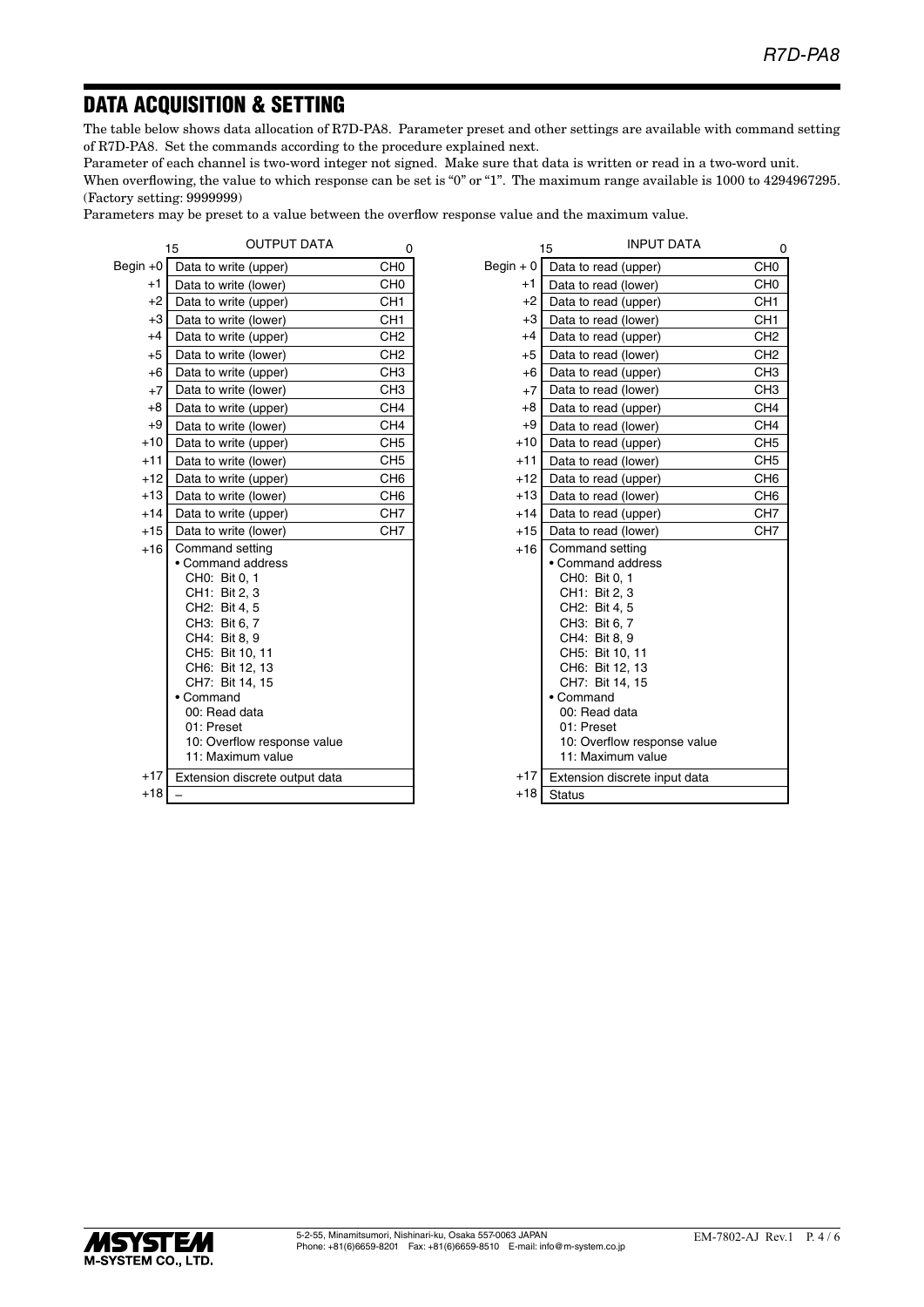## I/O DATA DESCRIPTIONS

■ **DISCRETE I/O**



### ■ **STATUS**

Bit 0 to 7: Totalized pulse input module shows '0' at the same address. Bit 8 to 10: Shows the power supply status.



Power supply 0 : Normal 1 : Error